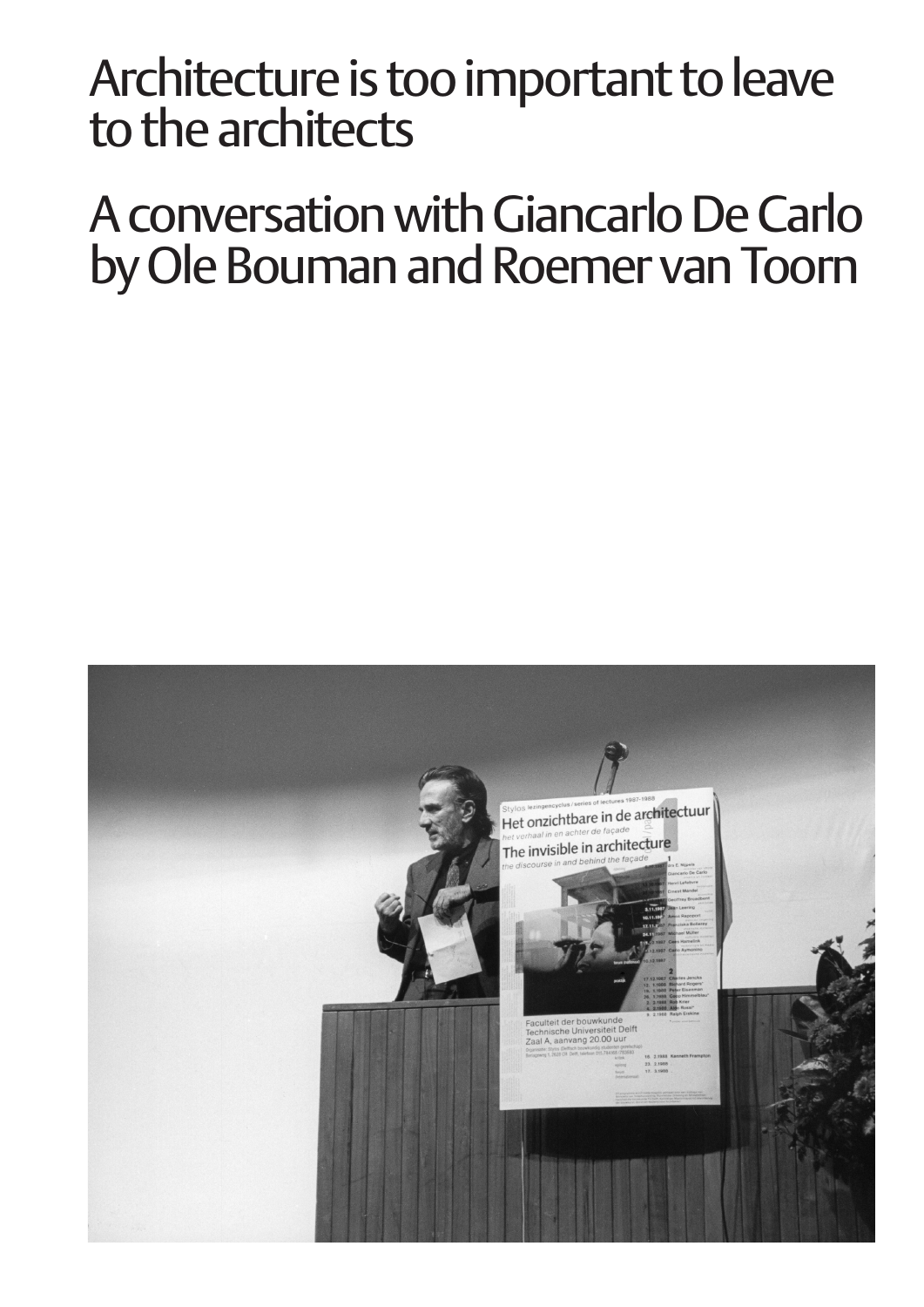Any discussion of the purposefulness, or historical legitimacy, of architecture in the contemporary world must necessarily begin with the acknowledgement of its present futility.

Giancarlo de Carlo has a long career as an architect and writer behind him. As an architect he has been selftaught, having mastered the profession during the war while at the same time being involved in the resistance. In those days he was an enthusiastic admirer of the masters of the modern movement. Later on, however, in the fifties, together with contemporaries such as Aldo van Eyck, Jacob Bakema and Ralph Erskine, he founded Team 10, a group that was fiercely critical of the rigid functionalism of the CIAM. Since that time De Carlo has not ceased to analyze and criticise new developments and trends in architecture. In his public appearances and in his writings De Carlo denounced the anonymity of bureaucratic clients, the frivolous concern with symbolism in architecture that ducked any attempt to discuss its content and the prevalence of special interest groups in the field of architecture. A constantly recurring theme was accountability in architecture. In the eighties architecture went through a phase of being depoliticised; now in our own age his approach has again become amazingly topical. One article of his that is particularly striking is entitled Legitimising Architecture (Forum Vol.III, 1972, no. 1, pp. 8-20). In it he accused the profession of surrendering to the interests of people without any principles ('the expert exploiter of building areas, the manipulator of building codes, the cultural legitimator for the sacking of the city organised by financiers, politicians and bureaucrats'). This article deserves to be quoted in detail.

'Any discussion of the purposefulness, or historical legitimacy, of architecture in the contemporary world must necessarily begin with the acknowledgement of its present futility, assuming it as the origin of any investigation of architecture's future or past. (...) Thus with the rise of middle-class professionalism, architecture was driven into the realm of specialisation, where only the problems of "how" were relevant, as the problems of "why" were assumed to have been resolved once and for all.(...) Working on "how" without a rigorous control of "why" inevitably produces the exclusion of concreteness from the process of planning. Proposals for solving

problems necessarily stand midway between the definition of goals and evaluation of effects. The refusal to correlate one's own contribution with the two poles of motivation and control is a typical manifestation of the idiocy of forced specialisation. A manifestation which also influences the quality of the proposals and their capacity for resisting attempts to alter them'.

De Carlo goes on to argue for a renewed dialogue with the user in specific situations and concrete places. This attitude is reflected in the very modest place in his own practice that he gives to design. First and foremost for him is the social context in which the artefacts are situated. He states his viewpoint as follows: 'A building is not a building. A building, in the sense of walls, floors, empty spaces, rooms, materials, etc., is only the outline of a potential: it is only made relevant by the group of people it is intended for'. Giving form to a building implies an organisation and every organisation includes a problem of form. In this sense De Carlo's ideas about the organisation of society and his view of design are inseparable. His demand for legitimacy is given real weight by his genuinely committed attitude.

Even though his unquestioning belief in the 'real discussion with the occupants' has proved in practice to be not always justified, De Carlo's analysis of the marginalisation of the public has lost none of its force. Now that the question of the cultural legitimacy of architecture is being raised on all sides, his criticism has begun to attract attention once again. The question here is how this criticism can be restated at a time when architecture has become more popular than ever.

Giancarlo de Carlo (1919) died on June 4. The text above and the following conversation date back almost 18 years. The interview has been conducted by Ole Bouman and Roemer van Toorn, on October 7, 1987, on the occasion of Giancarlo de Carlo's opening speech of the lecture series *The Invisible in Architecture*, at the Delft University of Technology.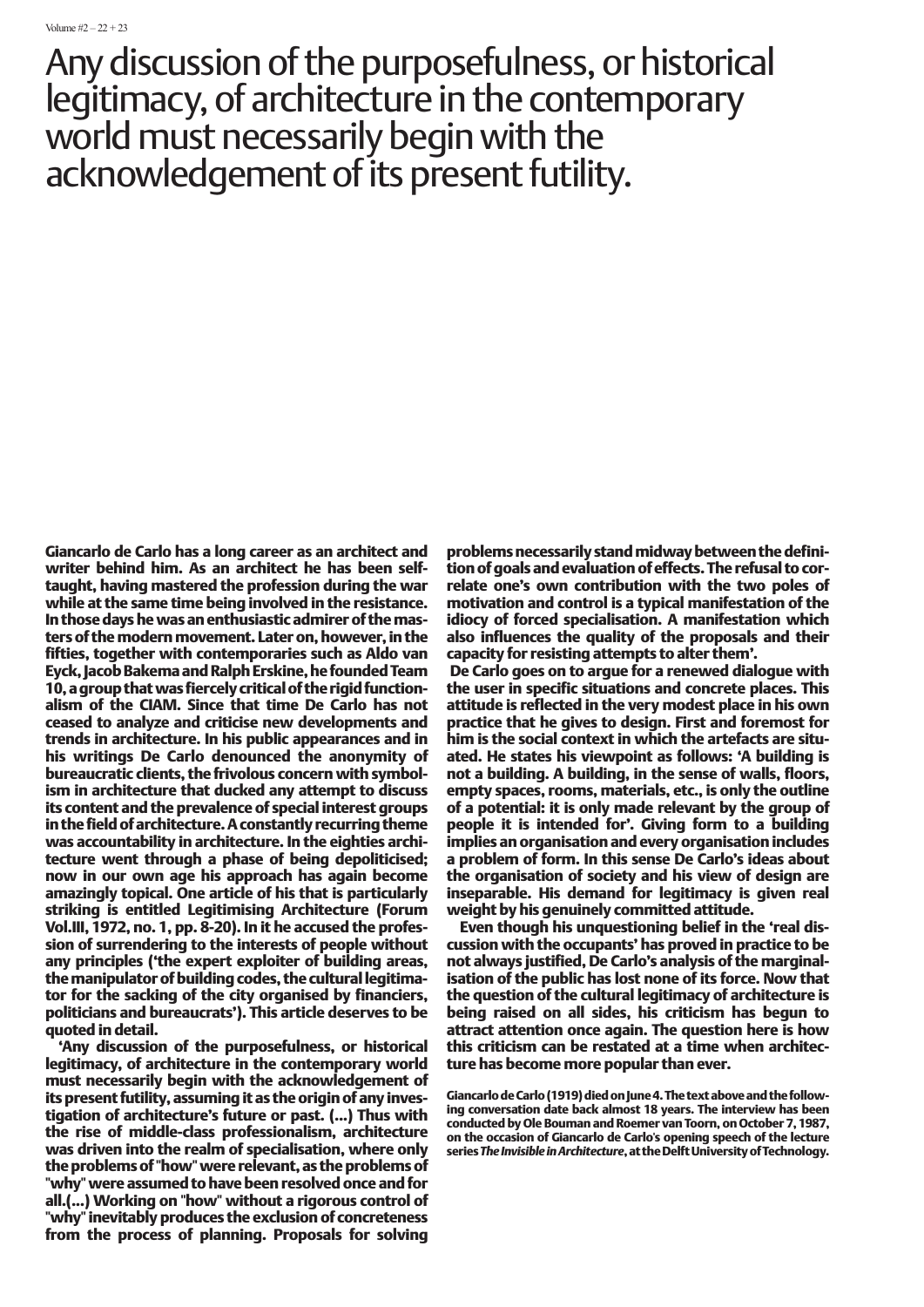The thing about the formalists in architecture that makes me so angry is that they prettify conflicts with a lot of pretentious rubbish. There are conflicts all around us and they are ingredients of our imagination.

### *How do you want to work as an architect?*

What I am looking for is a completely different solution to our spatial problems. I am looking for a style that is pluralistic and a-stylistic. What I am arguing for is a language and working method that has already been stated in much greater detail in other areas of the culture, for instance, in music. Someone like Frank Zappa or Prince, for instance, who does not think twice about working with a jazz saxophonist, succeeds in making a polysemic language. As architects we should take a much closer look at this kind of collaboration because it is a rich source of inspiration. In any case I think it is much more interesting than the institutional music. Stockhausen, Berlioz and Cage are very fascinating, but for very few people. On the other hand there is music that is rich and multi-faceted and that has a huge audience everywhere. These people are interested in polysemic forms of music. The same is true not just of music but also of video and television as well sometimes: new forms are being generated. This is something that we can't ignore; present-day society functions on so many different levels that no form of art, including architecture, can remain unambiguous. To talk about the eclectic style is therefore a contradiction in terms. A style by definition cannot be eclectic. A style is monological. Everybody should be able to find a meaning in architecture that corresponds with his or her cultural level, history or background. It is this sort of multi-faceted meaning that I am looking for in my own work. This is not easy. I would recommend you to read Italo Calvino's book, Le città invisibili (Torino, 1972). His intuition was very strong just because his descriptions of cities aim to create multiple layers of meaning.

*As you are stating it now the question of style in architecture gets bogged down in an abstract concern with meaning. Sometimes it seems that the discussion about meaning ends up with meaning becoming a value in itself. What is your view of the relation between being open to meaning as a point of departure for a social critique of architecture, and the dogmatic exclusion of meaning at the end of the seventies and in the eighties in a revaluation of an autonomous impulse?*

It's quite true that symbolism and meanings become more and more things in themselves. Instead of being results that one arrives at they become goals that are assumed before one starts. Peter Eisenman is a good case in point. In his programme he searches for meanings, or to be more precise, meta-meanings. He searches for a grammar, for deconstruction, for catharsis and all that sort of thing. This is however a completely unjustified abstract manipulation of the design process. It is sheer folly for an architect to be so arrogant as to say: here you are, here are your meanings from one to a hundred. If value in architecture is dependent on the say-so of a single person, even if that person is someone like Eisenman who constantly negates himself, then architecture as a whole becomes a complete failure. Fortunately, meaning in architecture is something that is much more concealed. Meaning will only appear after you have made a painstaking analysis of the assignment, taking into account the context in which it occurs, your own personal background, your view of society, your hopes and disappointments. It is a question also of how the people you are working for alter the process in order to give it life as they see it. Only after this process is complete will you perhaps achieve meaning, with the emphasis on the word perhaps. You cannot programme meaning in advance. One diagonal and then another diagonal and, hey presto, there's another pretty geometrical construction for you. You never get architecture like that. I recall a very odd lecture at Yale University where Palladio was reduced to a list of modules, so that his work ended up sounding like a petty cash book, a sum of credits and debits, pros and cons. No longer was any historical reference made to Venetian society in the 16th century; not a scrap of attention was paid to the needs behind his work. Palladio wanted to persuade people to organise space in a different way; he was a pioneer in the change that has taken place in our notions of space. Things like this also have a bearing on architecture. It isn't just a geometrical game. The science of architecture aims to develop an understanding of all the forces that may have an influence on the creation of space and spatial organisation. Understanding architectural space involves understanding the whole history of the particular place, city, land and culture that is involved. Also in designing possible future buildings - if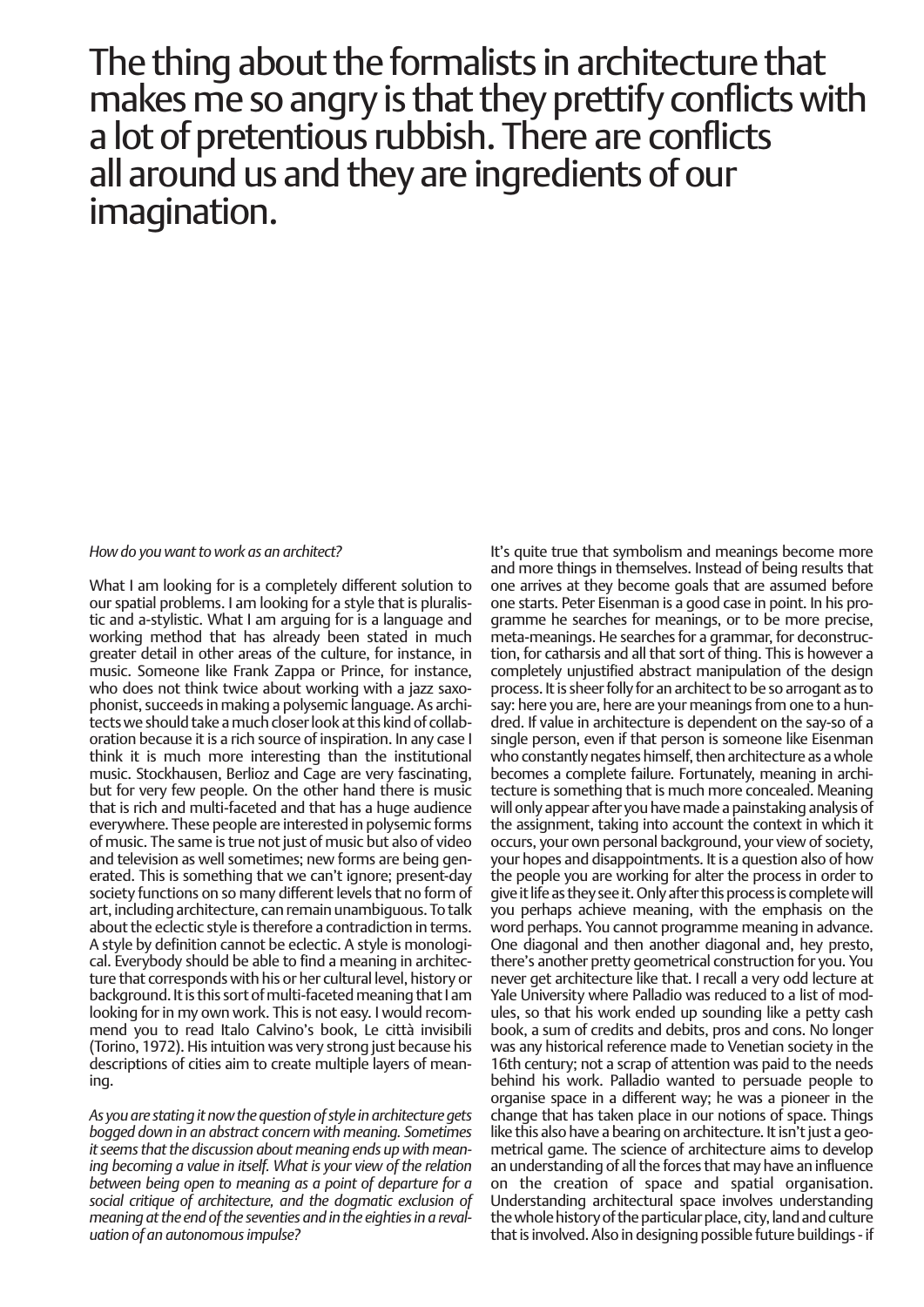It is a question of finding a unity between skill and motivation. This brings you to politics, because once you know what motivates you, you are also in a position to understand the role that is allotted to you in society. The idea that architecture is able to change society is out of date; but I continue to believe that architecture can produce concrete material stimuli that can lead to a change of this sort. It can provoke situations.

that is still a possibility - you can state a view of the world and create a space in which balance or conflict become explicit. In the long run an approach like this gives you a broad perspective for dealing with details so that you are not confined to your own specialised field. In this way you make space for criticism.

#### *Do you regard this as being so important that you conclude your argument with it?*

Criticism is the beginning of change and anyone who doesn't keep his eyes closed can only approve of any changes in the status quo. The purpose of art always was to sharpen one's thought processes and to be open to criticism, not to gloss things over. The thing about the formalists in architecture that makes me so angry is that they prettify conflicts with a lot of pretentious rubbish. There are conflicts all around us and they are ingredients of our imagination.

*How can one arrive at a critical stance and the resulting attitude of commitment in a pluriverse like ours? How can one feel sure enough of what one is doing and of the criteria for one's criticism while at the same time accepting the present cultural situation?*

The more this 'pluriverse' develops the more necessary a new sort of criticism will become. A criticism that no longer regards the variety of forms and the multiple layers of meaning that belong to an architectural event as being sufficient, but which also contains a value judgement, a judgement that will of course be much more complicated than is usually the case at present. It is a case of a preparedness to make a judgement without the finalistic pretensions that usually go with such an attitude. Manfredo Tafuri is well known for his finalistic aspirations and that is a bad thing for the living architecture that I believe in.

Even though they have plenty of power, the critics are having a hard time at present. They get their power from the fact that architects are so afraid of criticism that they stuff their work as full as possible with the pet notions of the critics. Critics often sit on competition juries; this means that they exercise an influence on architectural production that is by no

means open. Despite their power the critics are afraid of missing the bus. Not in the sense of not spotting a new trend, because they are the ones who launch them, but rather of being too late for history in general. They don't want to repeat the mistake of once again overlooking a Salon des Indépendents or a Van Gogh. That means that they get on every bus that turns up and it's often the wrong one. They know that themselves and that's why they get off again at the next stop. The result is a chaos of publications.

*Do you think that something like that can still be called criticism? Being critical presupposes a certain belief in yourself. The critics you mention apparently don't believe in themselves, in fact quite the reverse. Is that the end of criticism or can we just see it as a failure of certain individuals who, because of their professional position, are called critics?*

There is no end of criticism, but there will be a change. The way in which criticism is practised nowadays hardly works any more. There will be critics who will write criticism that is parallel to a new architecture. The two do of course go together. Criticism won't disappear because its mediating role as well as its function of proclaiming and identifying new developments will always remain intact. A study like that of John Ackermann on Palladio that situates architecture so clearly in its cultural context could never have been produced by writers who did not have the historical or critical equipment. Criticism must be endless, especially in a time when increasing numbers of people are coming into contact with art. It will not be sufficient just to explain; hypotheses will need to be put forward as to how something is to be understood.

*And what about the situation of the architect himself? If you acknowledge the political and cultural value of architecture, how can a specialist in this form find his or her way back to politics and culture?*

Architecture is such a vague discipline that it can never become a fully specialist one. People often complain that architecture is really difficult, because it doesn't have any parameters; it isn't a form of arithmetic, nor is it just a branch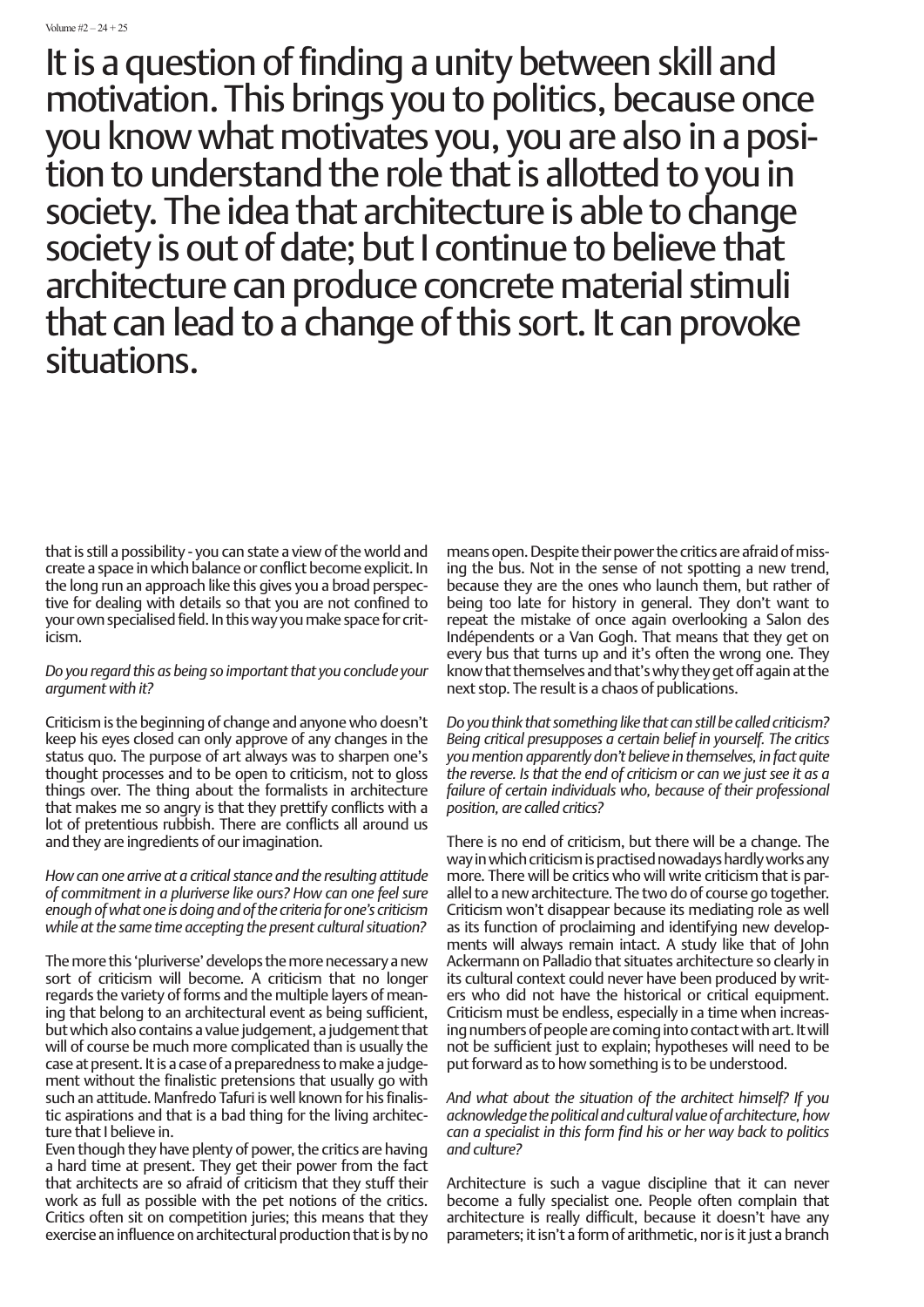## I have to learn from life; life doesn't have to learn from me.

of design. This is in fact a very good thing, because it means that the profession can never degenerate into being a purely specialist field. Architecture is always enlarging its scope; you can't impose boundaries on it. This means that I am not a specialist but someone with certain capacities. In other words, I do not just know how certain specific things have to be dealt with, but increasingly I attempt to understand why I deal with them in a certain way. This is also why I try to find a balance between the way that I work and the reason why I work.

It is a question of finding a unity between skill and motivation. This brings you to politics, because once you know what motivates you, you are also in a position to understand the role that is allotted to you in society. The idea that architecture is able to change society is out of date; but I continue to believe that architecture can produce concrete material stimuli that can lead to a change of this sort. It can provoke situations; it can create an atmosphere that is balanced or even unbalanced. You can use it to produce an expression of society or of that part of society that you work for or want to work for; you can also organise space in such a way that balance and conflict are both made explicit. This is the intellectual challenge of our profession. Of course you can never do it in a directly explicit way as one can with the written word. It is always indirect. Forms generate repose or a lack of repose and this is what opens one up to criticism.

Once again, change begins with criticism. In my view the function of art and architecture continues to be to encourage the viewer to think critically and so to be open to change. In itself architecture cannot change anything; what it does do is to prepare the way for change. We must do everything in our power to avoid using form to disguise reality. This is something that happens all the time and it makes me furious. In this respect my profession, despite all its theoretical power, doesn't relate at all to the situation as it is. That is a crying shame. If there are conflicts, it is our task to expose them.

*Since you lay such emphasis on the social aspect we would like to ask you a typical Beaux-Arts question. In the approach you are suggesting is there any idea of architecture as an art form? Do you believe, to use Nikolaus Pevsner's classical terminology, in a difference between architecture and building?*

That's something that I don't believe in. At most there are different talents with the usual differences in quality. I believe in a difference between relevant and irrelevant architecture, and in everything in between. Even the cheapest or most shabby building is architecture, because in my view architecture is an organisational activity; it has to do with the ordering of space. Every building transforms a space into a site, and so it becomes architecture, for better or for worse. This means that I do not believe in architecture with a capital A as the most perfect sort of building, because that way of classifying things leads to a completely false hierarchy. Classifications like this are arrogant and have no a priori justification; they have little to do with real problems. They make things easier for the critics maybe because they like to have a well-defined profession, but it is nonsense from the point of view of the actual occupants of the buildings. Just think for a moment of all the places that people occupy where you haven't a clue if they are worth anything as architecture; I am still obliged to take these places seriously. In cases like this the use justifies the form, and it is my job then to find out how something like that works: I have to learn from life; life doesn't have to learn from me.

But the advantage of an approach like Pevsner's is that it gives us certain conventions for what attractive architecture is.

Yes, that's true, but conventions wear out. Pevsner forgot a great number of buildings that I personally think are very attractive.

*Let's put it a bit more generally then: when you look back on the whole tradition of architecture, your memory will still tend to select very 'architectural' architecture. Professionalism and artistic appeal are still apparently the criteria for the choices one makes.*

In no sense do these criteria have any general validity; it depends on the taste of a person or group and is also very much dependent on the period. Many of Pevsner's choices are no longer so self-evident. Many buildings that he left out might now be included in a book like this. Even in my own